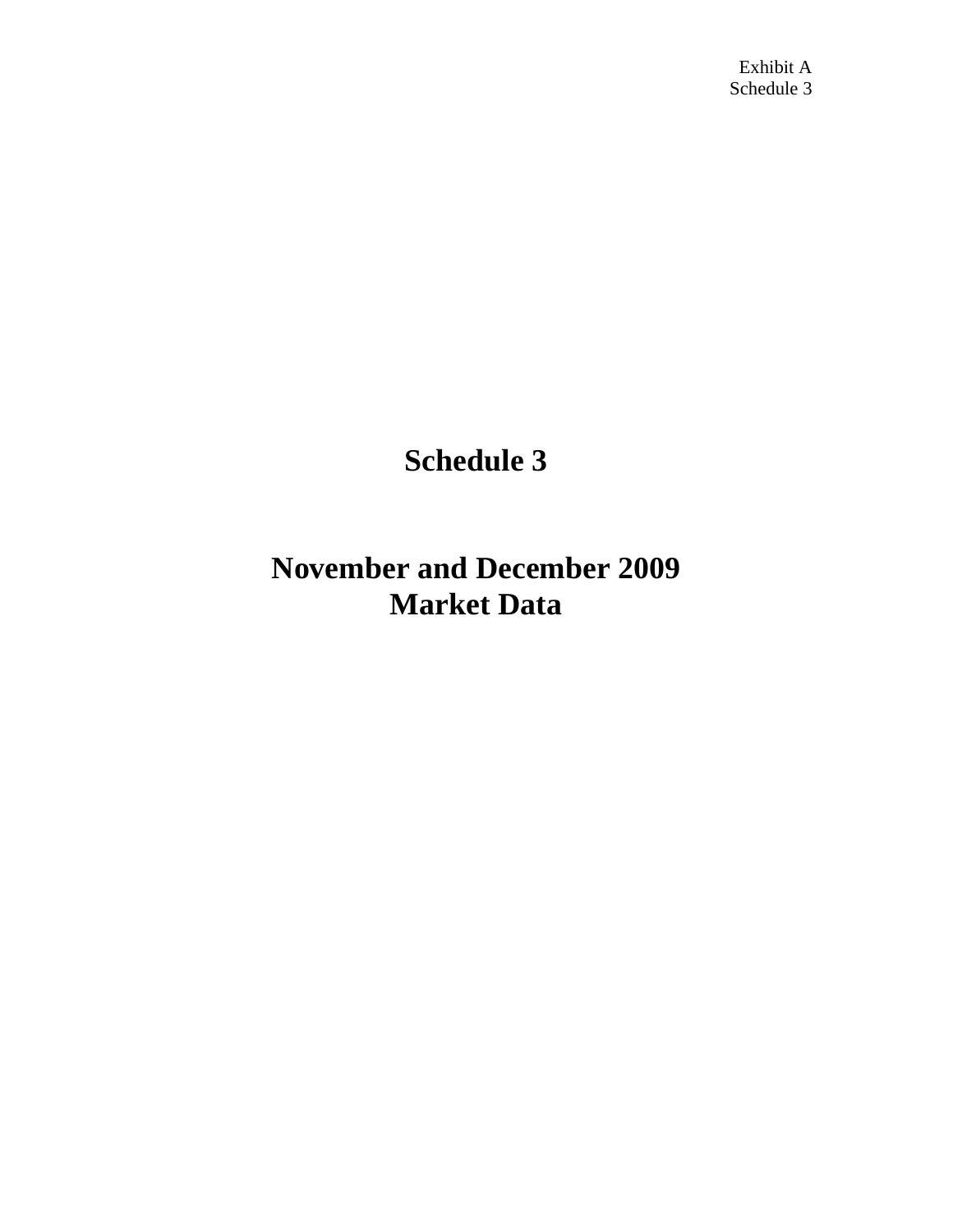### Exhibit A Schedule 3 Page 1 of 3

#### **Foreign Exchange**

| Mar-10<br>May-10<br>Jan-10<br>Feb-10<br>Apr-10<br>Jun-10<br>Jul-10<br>2-Nov-2009<br>0.9269<br>0.9269<br>0.9269<br>0.9269<br>0.9269<br>0.9268<br>0.9268<br>0.9367<br>0.9367<br>0.9367<br>0.9367<br>3-Nov-2009<br>0.9367<br>0.9366<br>0.9366<br>4-Nov-2009<br>0.9425<br>0.9425<br>0.9426<br>0.9426<br>0.9426<br>0.9424<br>0.9424<br>5-Nov-2009<br>0.9392<br>0.9392<br>0.9392<br>0.9392<br>0.9392<br>0.9390<br>0.9390<br>0.9285<br>0.9285<br>0.9286<br>0.9286<br>0.9286<br>0.9283<br>0.9283<br>6-Nov-2009 | Aug-10<br>0.9268<br>0.9366<br>0.9424<br>0.9390<br>0.9283<br>0.9483<br>0.9528 | Sep-10<br>0.9262<br>0.9361<br>0.9419<br>0.9385<br>0.9278 | Oct-10<br>0.9262<br>0.9361<br>0.9419<br>0.9385 | <b>Nov-10</b><br>0.9262<br>0.9361<br>0.9419 | Dec-10<br>0.9258<br>0.9359<br>0.9417 |
|--------------------------------------------------------------------------------------------------------------------------------------------------------------------------------------------------------------------------------------------------------------------------------------------------------------------------------------------------------------------------------------------------------------------------------------------------------------------------------------------------------|------------------------------------------------------------------------------|----------------------------------------------------------|------------------------------------------------|---------------------------------------------|--------------------------------------|
|                                                                                                                                                                                                                                                                                                                                                                                                                                                                                                        |                                                                              |                                                          |                                                |                                             |                                      |
|                                                                                                                                                                                                                                                                                                                                                                                                                                                                                                        |                                                                              |                                                          |                                                |                                             |                                      |
|                                                                                                                                                                                                                                                                                                                                                                                                                                                                                                        |                                                                              |                                                          |                                                |                                             |                                      |
|                                                                                                                                                                                                                                                                                                                                                                                                                                                                                                        |                                                                              |                                                          |                                                |                                             |                                      |
|                                                                                                                                                                                                                                                                                                                                                                                                                                                                                                        |                                                                              |                                                          |                                                | 0.9385                                      | 0.9382                               |
|                                                                                                                                                                                                                                                                                                                                                                                                                                                                                                        |                                                                              |                                                          | 0.9278                                         | 0.9278                                      | 0.9275                               |
| 0.9485<br>9-Nov-2009<br>0.9485<br>0.9485<br>0.9485<br>0.9485<br>0.9483<br>0.9483                                                                                                                                                                                                                                                                                                                                                                                                                       |                                                                              | 0.9478                                                   | 0.9478                                         | 0.9478                                      | 0.9474                               |
| 0.9531<br>0.9531<br>0.9531<br>0.9531<br>0.9528<br>0.9528<br>10-Nov-2009<br>0.9531                                                                                                                                                                                                                                                                                                                                                                                                                      |                                                                              | 0.9524                                                   | 0.9524                                         | 0.9524                                      | 0.9519                               |
| 0.9557<br>0.9557<br>0.9557<br>0.9557<br>0.9554<br>11-Nov-2009<br>0.9557<br>0.9554                                                                                                                                                                                                                                                                                                                                                                                                                      | 0.9554                                                                       | 0.9549                                                   | 0.9549                                         | 0.9549                                      | 0.9544                               |
| 0.9480<br>0.9480<br>12-Nov-2009<br>0.9480<br>0.9480<br>0.9480<br>0.9477<br>0.9477                                                                                                                                                                                                                                                                                                                                                                                                                      | 0.9477                                                                       | 0.9472                                                   | 0.9472                                         | 0.9472                                      | 0.9467                               |
| 13-Nov-2009<br>0.9508<br>0.9508<br>0.9508<br>0.9508<br>0.9508<br>0.9505<br>0.9505                                                                                                                                                                                                                                                                                                                                                                                                                      | 0.9505                                                                       | 0.9500                                                   | 0.9500                                         | 0.9500                                      | 0.9494                               |
| 0.9554<br>0.9554<br>0.9555<br>0.9555<br>0.9555<br>0.9552<br>0.9552<br>16-Nov-2009                                                                                                                                                                                                                                                                                                                                                                                                                      | 0.9552                                                                       | 0.9547                                                   | 0.9547                                         | 0.9547                                      | 0.9539                               |
| 17-Nov-2009<br>0.9503<br>0.9503<br>0.9504<br>0.9504<br>0.9504<br>0.9502<br>0.9502                                                                                                                                                                                                                                                                                                                                                                                                                      | 0.9502                                                                       | 0.9497                                                   | 0.9497                                         | 0.9497                                      | 0.9489                               |
| 0.9461<br>0.9462<br>0.9462<br>0.9462<br>0.9459<br>0.9459<br>18-Nov-2009<br>0.9461                                                                                                                                                                                                                                                                                                                                                                                                                      | 0.9459                                                                       | 0.9454                                                   | 0.9454                                         | 0.9454                                      | 0.9446                               |
| 0.9412<br>0.9412<br>0.9412<br>0.9412<br>0.9412<br>0.9410<br>0.9410<br>19-Nov-2009                                                                                                                                                                                                                                                                                                                                                                                                                      | 0.9410                                                                       | 0.9404                                                   | 0.9404                                         | 0.9404                                      | 0.9398                               |
| 0.9335<br>0.9335<br>0.9335<br>0.9332<br>20-Nov-2009<br>0.9334<br>0.9334<br>0.9332                                                                                                                                                                                                                                                                                                                                                                                                                      | 0.9332                                                                       | 0.9327                                                   | 0.9327                                         | 0.9327                                      | 0.9322                               |
| 0.9475<br>0.9475<br>0.9475<br>0.9473<br>0.9473<br>0.9475<br>0.9475<br>23-Nov-2009                                                                                                                                                                                                                                                                                                                                                                                                                      | 0.9473                                                                       | 0.9467                                                   | 0.9467                                         | 0.9467                                      | 0.9461                               |
| 24-Nov-2009<br>0.9455<br>0.9455<br>0.9455<br>0.9455<br>0.9455<br>0.9452<br>0.9452                                                                                                                                                                                                                                                                                                                                                                                                                      | 0.9452                                                                       | 0.9447                                                   | 0.9447                                         | 0.9447                                      | 0.9441                               |
| 0.9564<br>25-Nov-2009<br>0.9564<br>0.9564<br>0.9564<br>0.9564<br>0.9561<br>0.9561                                                                                                                                                                                                                                                                                                                                                                                                                      | 0.9561                                                                       | 0.9556                                                   | 0.9556                                         | 0.9556                                      | 0.9550                               |
| 0.9410<br>0.9410<br>0.9411<br>0.9411<br>0.9411<br>0.9409<br>0.9409<br>27-Nov-2009                                                                                                                                                                                                                                                                                                                                                                                                                      | 0.9409                                                                       | 0.9407                                                   | 0.9407                                         | 0.9407                                      | 0.9405                               |
| 0.9460<br>30-Nov-2009<br>0.9460<br>0.9460<br>0.9460<br>0.9460<br>0.9458<br>0.9458                                                                                                                                                                                                                                                                                                                                                                                                                      | 0.9458                                                                       | 0.9456                                                   | 0.9456                                         | 0.9456                                      | 0.9453                               |
| 0.9580<br>0.9580<br>1-Dec-2009<br>0.9580<br>0.9580<br>0.9580<br>0.9578<br>0.9578                                                                                                                                                                                                                                                                                                                                                                                                                       | 0.9578                                                                       | 0.9574                                                   | 0.9574                                         | 0.9574                                      | 0.9569                               |
| 2-Dec-2009<br>0.9512<br>0.9512<br>0.9512<br>0.9512<br>0.9512<br>0.9510<br>0.9510                                                                                                                                                                                                                                                                                                                                                                                                                       | 0.9510                                                                       | 0.9506                                                   | 0.9506                                         | 0.9506                                      | 0.9501                               |
| 0.9491<br>0.9491<br>0.9491<br>0.9491<br>0.9491<br>0.9489<br>0.9489<br>3-Dec-2009                                                                                                                                                                                                                                                                                                                                                                                                                       | 0.9489                                                                       | 0.9486                                                   | 0.9486                                         | 0.9486                                      | 0.9480                               |
| 4-Dec-2009<br>0.9441<br>0.9441<br>0.9440<br>0.9440<br>0.9440<br>0.9439<br>0.9439                                                                                                                                                                                                                                                                                                                                                                                                                       | 0.9439                                                                       | 0.9438                                                   | 0.9438                                         | 0.9438                                      | 0.9431                               |
| 7-Dec-2009<br>0.9496<br>0.9496<br>0.9496<br>0.9496<br>0.9496<br>0.9495<br>0.9495                                                                                                                                                                                                                                                                                                                                                                                                                       | 0.9495                                                                       | 0.9494                                                   | 0.9494                                         | 0.9494                                      | 0.9487                               |
| 0.9371<br>0.9371<br>0.9371<br>0.9371<br>0.9371<br>0.9371<br>0.9371<br>8-Dec-2009                                                                                                                                                                                                                                                                                                                                                                                                                       | 0.9371                                                                       | 0.9369                                                   | 0.9369                                         | 0.9369                                      | 0.9362                               |
| 9-Dec-2009<br>0.9489<br>0.9489<br>0.9489<br>0.9489<br>0.9489<br>0.9489<br>0.9489                                                                                                                                                                                                                                                                                                                                                                                                                       | 0.9489                                                                       | 0.9487                                                   | 0.9487                                         | 0.9487                                      | 0.9480                               |
| 10-Dec-2009<br>0.9522<br>0.9522<br>0.9522<br>0.9522<br>0.9522<br>0.9522<br>0.9522                                                                                                                                                                                                                                                                                                                                                                                                                      | 0.9522                                                                       | 0.9520                                                   | 0.9520                                         | 0.9520                                      | 0.9512                               |
| 0.9428<br>0.9428<br>0.9428<br>0.9428<br>0.9429<br>11-Dec-2009<br>0.9428<br>0.9429                                                                                                                                                                                                                                                                                                                                                                                                                      | 0.9429                                                                       | 0.9426                                                   | 0.9426                                         | 0.9426                                      | 0.9420                               |
| 0.9437<br>14-Dec-2009<br>0.9437<br>0.9437<br>0.9437<br>0.9437<br>0.9436<br>0.9436                                                                                                                                                                                                                                                                                                                                                                                                                      | 0.9436                                                                       | 0.9433                                                   | 0.9433                                         | 0.9433                                      | 0.9429                               |
| 0.9425<br>0.9421<br>0.9421<br>0.9421<br>0.9420<br>0.9420<br>15-Dec-2009<br>0.9425                                                                                                                                                                                                                                                                                                                                                                                                                      | 0.9420                                                                       | 0.9417                                                   | 0.9417                                         | 0.9417                                      | 0.9413                               |
| 0.9407<br>0.9405<br>16-Dec-2009<br>0.9407<br>0.9407<br>0.9405                                                                                                                                                                                                                                                                                                                                                                                                                                          | 0.9405                                                                       | 0.9402                                                   | 0.9402                                         | 0.9402                                      | 0.9398                               |
| 0.9344<br>0.9344<br>0.9342<br>0.9342<br>17-Dec-2009<br>0.9344                                                                                                                                                                                                                                                                                                                                                                                                                                          | 0.9342                                                                       | 0.9339                                                   | 0.9339                                         | 0.9339                                      | 0.9332                               |
| 18-Dec-2009<br>0.9382<br>0.9382<br>0.9382<br>0.9380<br>0.9380                                                                                                                                                                                                                                                                                                                                                                                                                                          | 0.9380                                                                       | 0.9377                                                   | 0.9377                                         | 0.9377                                      | 0.9370                               |
| 0.9423<br>0.9423<br>21-Dec-2009<br>0.9423<br>0.9421<br>0.9421                                                                                                                                                                                                                                                                                                                                                                                                                                          | 0.9421                                                                       | 0.9418                                                   | 0.9418                                         | 0.9418                                      | 0.9411                               |
| 0.9473<br>0.9473<br>0.9473<br>0.9472<br>0.9472<br>22-Dec-2009                                                                                                                                                                                                                                                                                                                                                                                                                                          | 0.9472                                                                       | 0.9469                                                   | 0.9469                                         | 0.9469                                      | 0.9461                               |
| 0.9543<br>0.9543<br>0.9543<br>0.9542<br>0.9542<br>23-Dec-2009                                                                                                                                                                                                                                                                                                                                                                                                                                          | 0.9542                                                                       | 0.9539                                                   | 0.9539                                         | 0.9539                                      | 0.9531                               |
| 0.9528<br>0.9528<br>0.9528<br>0.9526<br>24-Dec-2009<br>0.9526                                                                                                                                                                                                                                                                                                                                                                                                                                          | 0.9526                                                                       | 0.9524                                                   | 0.9524                                         | 0.9524                                      | 0.9516                               |
| 0.9589<br>0.9589<br>0.9589<br>0.9587<br>0.9587<br>28-Dec-2009                                                                                                                                                                                                                                                                                                                                                                                                                                          | 0.9587                                                                       | 0.9585                                                   | 0.9585                                         | 0.9585                                      | 0.9577                               |
| 0.9586<br>0.9586<br>0.9585<br>0.9585<br>29-Dec-2009<br>0.9586                                                                                                                                                                                                                                                                                                                                                                                                                                          | 0.9585                                                                       | 0.9583                                                   | 0.9583                                         | 0.9583                                      | 0.9577                               |
| 0.9475<br>0.9475<br>0.9474<br>30-Dec-2009<br>0.9475<br>0.9474                                                                                                                                                                                                                                                                                                                                                                                                                                          | 0.9474                                                                       | 0.9472                                                   | 0.9472                                         | 0.9472                                      | 0.9465                               |
| 31-Dec-2009<br>0.9562<br>0.9562<br>0.9562<br>0.9561<br>0.9561                                                                                                                                                                                                                                                                                                                                                                                                                                          | 0.9561                                                                       | 0.9558                                                   | 0.9558                                         | 0.9558                                      | 0.9552                               |

Average US/Can \$0.9455 \$0.9455 \$0.9463 \$0.9463 \$0.9463 \$0.9461 \$0.9461 \$0.9461 \$0.9457 \$0.9457 \$0.9457 \$0.9452 Average \$CAN/US \$1.0576 \$1.0576 \$1.0568 \$1.0568 \$1.0568 \$1.0570 \$1.0570 \$1.0570 \$1.0574 \$1.0574 \$1.0574 \$1.0580

12-month average \$1.0572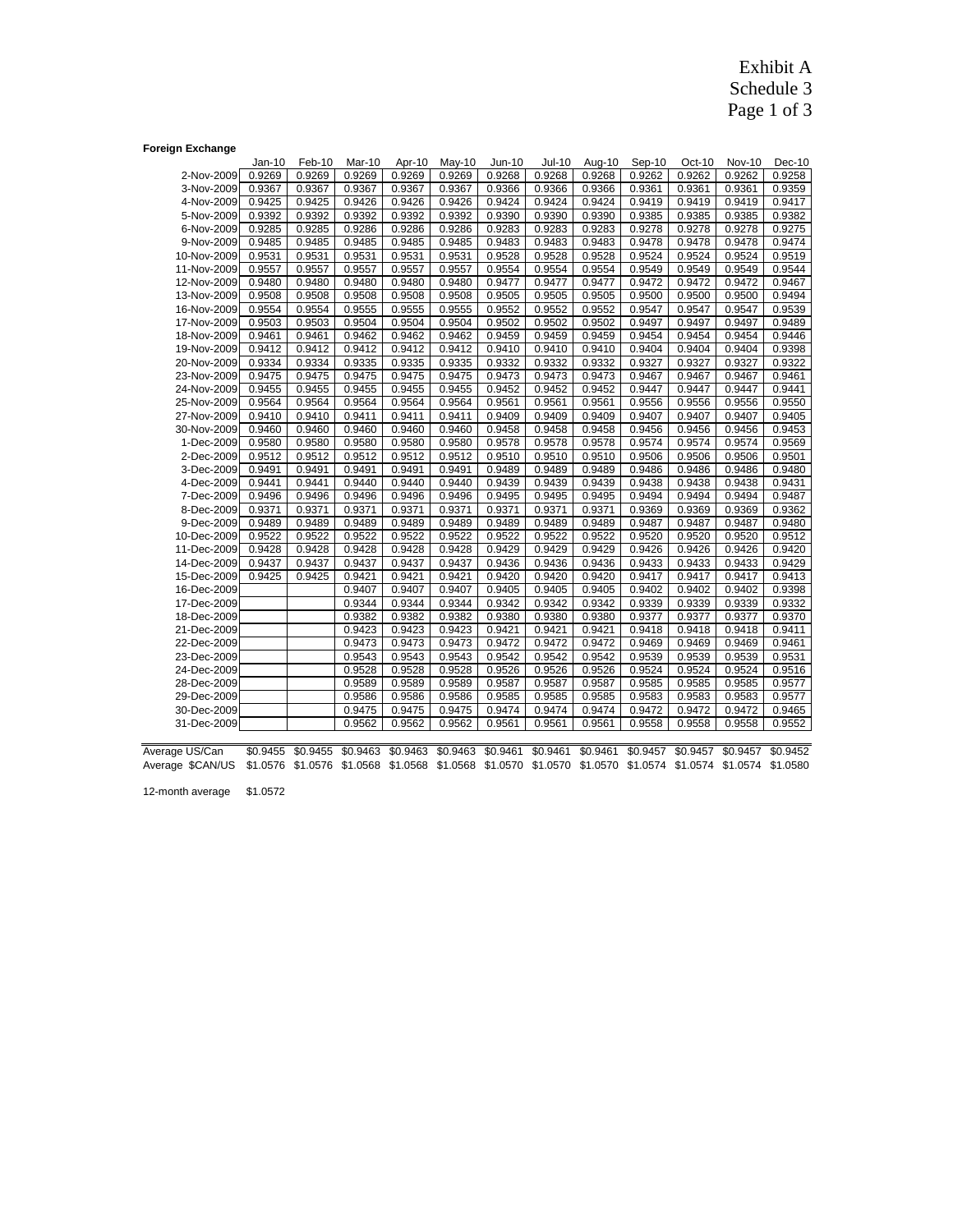Exhibit A Schedule 3 Page 2 of 3

### **WTI Crude Oil Pricing**

|             | $Jan-10$ | Feb-10 | Mar-10 | Apr-10 | $May-10$ | Jun-10 | <b>Jul-10</b> | Aug-10 | Sep-10 | Oct-10 | <b>Nov-10</b> | Dec-10 |
|-------------|----------|--------|--------|--------|----------|--------|---------------|--------|--------|--------|---------------|--------|
| 2-Nov-2009  | 78.82    | 79.51  | 80.12  | 80.66  | 81.17    | 81.62  | 81.96         | 82.27  | 82.60  | 82.96  | 83.35         | 83.74  |
| 3-Nov-2009  | 80.26    | 80.92  | 81.54  | 82.11  | 82.64    | 83.11  | 83.45         | 83.75  | 84.07  | 84.40  | 84.76         | 85.12  |
| 4-Nov-2009  | 81.07    | 81.74  | 82.36  | 82.93  | 83.44    | 83.88  | 84.21         | 84.51  | 84.83  | 85.15  | 85.50         | 85.85  |
| 5-Nov-2009  | 80.28    | 80.93  | 81.55  | 82.12  | 82.64    | 83.07  | 83.40         | 83.71  | 84.04  | 84.37  | 84.72         | 85.07  |
| 6-Nov-2009  | 78.09    | 78.75  | 79.39  | 79.99  | 80.54    | 81.00  | 81.36         | 81.69  | 82.02  | 82.36  | 82.72         | 83.08  |
| 9-Nov-2009  | 80.07    | 80.72  | 81.36  | 81.97  | 82.52    | 82.96  | 83.31         | 83.65  | 83.97  | 84.30  | 84.65         | 85.01  |
| 10-Nov-2009 | 79.64    | 80.27  | 80.89  | 81.49  | 82.04    | 82.47  | 82.81         | 83.14  | 83.46  | 83.80  | 84.15         | 84.51  |
| 11-Nov-2009 | 79.92    | 80.59  | 81.25  | 81.88  | 82.45    | 82.90  | 83.26         | 83.59  | 83.92  | 84.27  | 84.64         | 85.02  |
| 12-Nov-2009 | 77.65    | 78.39  | 79.13  | 79.83  | 80.46    | 80.97  | 81.37         | 81.74  | 82.10  | 82.48  | 82.88         | 83.29  |
| 13-Nov-2009 | 77.03    | 77.75  | 78.48  | 79.18  | 79.81    | 80.32  | 80.73         | 81.10  | 81.48  | 81.88  | 82.28         | 82.69  |
| 16-Nov-2009 | 79.53    | 80.22  | 80.93  | 81.59  | 82.20    | 82.71  | 83.11         | 83.47  | 83.84  | 84.23  | 84.63         | 85.04  |
| 17-Nov-2009 | 79.72    | 80.44  | 81.16  | 81.84  | 82.47    | 83.00  | 83.42         | 83.80  | 84.18  | 84.58  | 85.00         | 85.43  |
| 18-Nov-2009 | 80.10    | 80.82  | 81.57  | 82.27  | 82.91    | 83.46  | 83.90         | 84.30  | 84.70  | 85.12  | 85.58         | 86.04  |
| 19-Nov-2009 | 78.05    | 78.84  | 79.63  | 80.36  | 81.02    | 81.59  | 82.04         | 82.47  | 82.89  | 83.33  | 83.81         | 84.30  |
| 20-Nov-2009 | 77.47    | 78.30  | 79.11  | 79.85  | 80.54    | 81.14  | 81.63         | 82.09  | 82.52  | 82.96  | 83.45         | 83.94  |
| 23-Nov-2009 | 77.56    | 78.50  | 79.33  | 80.07  | 80.74    | 81.33  | 81.82         | 82.26  | 82.67  | 83.10  | 83.56         | 84.04  |
| 24-Nov-2009 | 76.02    | 77.19  | 78.18  | 78.96  | 79.66    | 80.28  | 80.79         | 81.24  | 81.66  | 82.08  | 82.54         | 83.02  |
| 25-Nov-2009 | 77.96    | 79.19  | 80.23  | 81.03  | 81.72    | 82.35  | 82.89         | 83.36  | 83.82  | 84.29  | 84.78         | 85.28  |
| 27-Nov-2009 | 76.05    | 77.36  | 78.50  | 79.38  | 80.15    | 80.87  | 81.49         | 82.00  | 82.50  | 83.00  | 83.53         | 84.07  |
| 30-Nov-2009 | 77.28    | 78.66  | 79.84  | 80.74  | 81.52    | 82.24  | 82.85         | 83.36  | 83.86  | 84.37  | 84.91         | 85.46  |
| 1-Dec-2009  | 78.37    | 79.77  | 80.94  | 81.84  | 82.60    | 83.31  | 83.88         | 84.35  | 84.81  | 85.28  | 85.79         | 86.31  |
| 2-Dec-2009  | 76.60    | 78.17  | 79.45  | 80.44  | 81.25    | 81.96  | 82.53         | 83.01  | 83.49  | 83.98  | 84.52         | 85.08  |
| 3-Dec-2009  | 76.46    | 78.21  | 79.65  | 80.76  | 81.58    | 82.29  | 82.87         | 83.38  | 83.89  | 84.41  | 84.97         | 85.56  |
| 4-Dec-2009  | 75.47    | 77.25  | 78.72  | 79.84  | 80.69    | 81.44  | 82.03         | 82.54  | 83.05  | 83.57  | 84.13         | 84.72  |
| 7-Dec-2009  | 73.93    | 75.91  | 77.55  | 78.75  | 79.63    | 80.40  | 81.02         | 81.56  | 82.09  | 82.63  | 83.21         | 83.82  |
| 8-Dec-2009  | 68.72    | 70.48  | 71.70  | 72.56  | 73.30    | 73.91  | 74.43         | 74.93  | 75.47  | 76.00  | 76.60         | 77.22  |
| 9-Dec-2009  | 70.67    | 72.55  | 73.92  | 74.90  | 75.68    | 76.34  | 76.89         | 77.41  | 77.95  | 78.50  | 79.10         | 79.72  |
| 10-Dec-2009 | 70.54    | 72.32  | 73.68  | 74.64  | 75.40    | 76.05  | 76.60         | 77.09  | 77.58  | 78.10  | 78.66         | 79.25  |
| 11-Dec-2009 | 69.87    | 71.95  | 73.54  | 74.63  | 75.39    | 75.99  | 76.53         | 77.04  | 77.56  | 78.08  | 78.64         | 79.23  |
| 14-Dec-2009 | 69.51    | 71.86  | 73.46  | 74.56  | 75.34    | 75.97  | 76.51         | 77.02  | 77.54  | 78.06  | 78.62         | 79.22  |
| 15-Dec-2009 | 70.69    | 72.69  | 73.93  | 74.84  | 75.54    | 76.13  | 76.64         | 77.11  | 77.59  | 78.09  | 78.62         | 79.19  |
| 16-Dec-2009 | 72.66    | 74.38  | 75.32  | 76.09  | 76.74    | 77.32  | 77.85         | 78.31  | 78.77  | 79.22  | 79.72         | 80.26  |
| 17-Dec-2009 | 72.65    | 74.08  | 74.89  | 75.56  | 76.16    | 76.75  | 77.29         | 77.77  | 78.24  | 78.70  | 79.21         | 79.75  |
| 18-Dec-2009 | 73.36    | 74.42  | 75.23  | 75.99  | 76.68    | 77.33  | 77.92         | 78.43  | 78.94  | 79.44  | 79.98         | 80.54  |
| 21-Dec-2009 |          | 73.72  | 74.55  | 75.32  | 75.98    | 76.60  | 77.16         | 77.65  | 78.13  | 78.59  | 79.10         | 79.65  |
| 22-Dec-2009 |          | 74.40  | 75.06  | 75.74  | 76.36    | 76.94  | 77.49         | 77.96  | 78.41  | 78.85  | 79.36         | 79.91  |
| 23-Dec-2009 |          | 76.67  | 77.25  | 77.86  | 78.43    | 78.97  | 79.51         | 79.97  | 80.41  | 80.84  | 81.32         | 81.84  |
| 24-Dec-2009 |          | 78.05  | 78.66  | 79.32  | 79.86    | 80.37  | 80.93         | 81.40  | 81.85  | 82.30  | 82.77         | 83.27  |
| 28-Dec-2009 |          | 78.77  | 79.45  | 80.17  | 80.74    | 81.26  | 81.81         | 82.26  | 82.68  | 83.10  | 83.55         | 84.05  |
| 29-Dec-2009 |          | 78.87  | 79.59  | 80.31  | 80.88    | 81.42  | 81.96         | 82.40  | 82.82  | 83.24  | 83.69         | 84.19  |
| 30-Dec-2009 |          | 79.28  | 80.03  | 80.73  | 81.29    | 81.79  | 82.31         | 82.74  | 83.15  | 83.55  | 83.98         | 84.47  |
| 31-Dec-2009 |          | 79.36  | 80.02  | 80.63  | 81.11    | 81.59  | 82.10         | 82.53  | 82.92  | 83.31  | 83.69         | 84.13  |

| Average 76.2374 77.4345 78.3605 79.1364 79.7921 80.3667 80.8586 81.2943 81.7255 82.1636 82.6350 83.1281 |  |
|---------------------------------------------------------------------------------------------------------|--|
|---------------------------------------------------------------------------------------------------------|--|